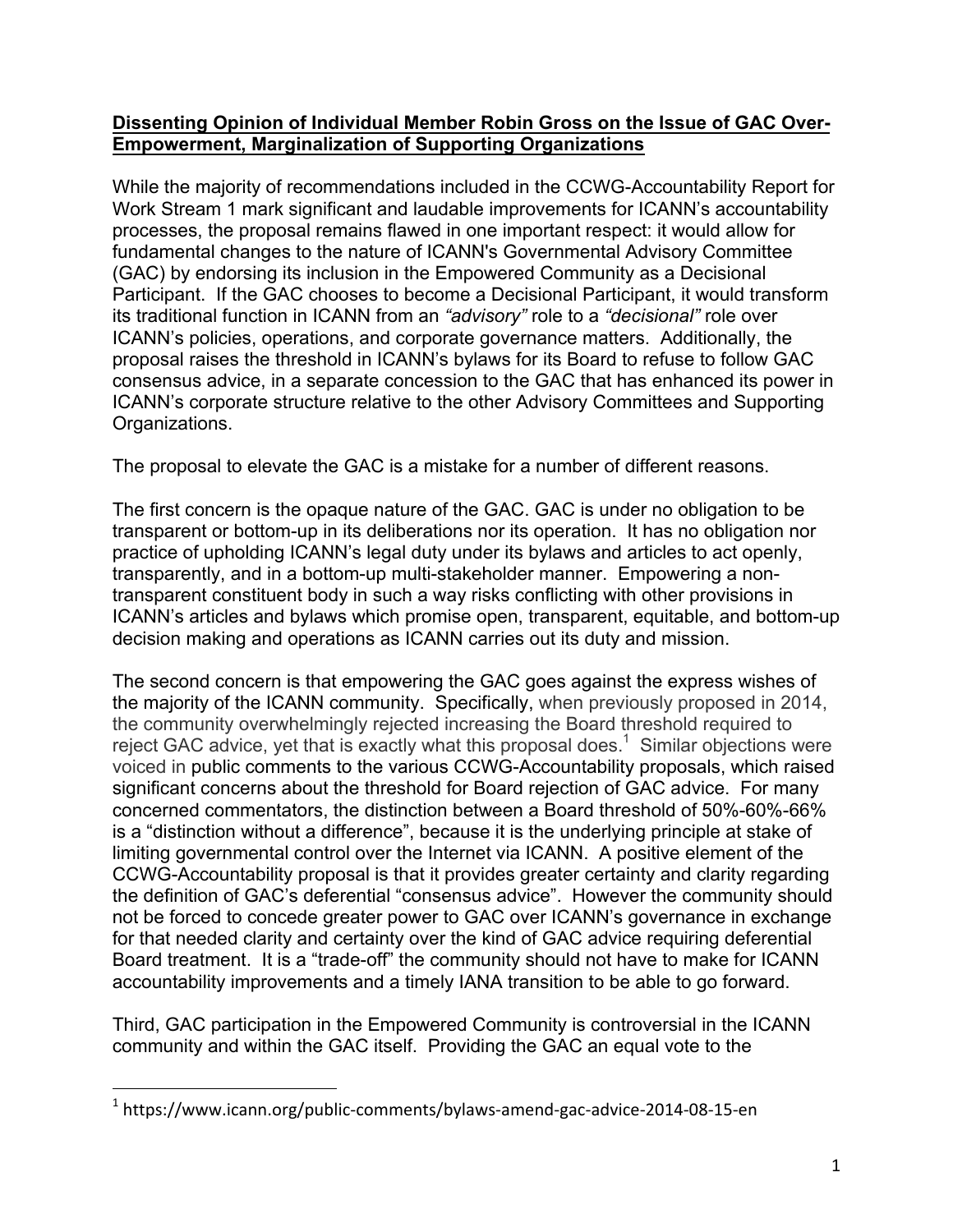Supporting Organizations and the At Large Advisory Committee over ICANN's governance would grant the GAC new, greatly enhanced authority in ICANN's decisionmaking process and governance structure. While the "GAC carve-out" which disallows GAC from voting on board decisions taken as a result of GAC consensus advice, is an improvement in a narrow and specific instance, it does not address the underlying problem of providing national governments with a *decisional* role over ICANN's governance. Nor would it limit the ability of GAC to participate in decisions to remove board members, reject budgets and strategic plans, decide IANA separation questions, or any of the other new community powers granted to the Empowered Community under this proposal.

Importantly, GAC has not stated that it *wants* this fundamental change in its role or that it *wants* this increase in power over ICANN's Board. On the contrary, GAC stated it could not come to consensus on those controversial recommendations in the CCWG proposal. Unfortunately, a small minority of vocal GAC representatives participating in the CCWG-Accountability discussions took advantage of the community's desire for a speedy IANA transition and were able to hold the accountability reform process hostage in order to obtain greater power over ICANN's governance than what GAC has under ICANN's existing corporate structure.

Finally, enhancing the power of governments in ICANN puts U.S. support for the transition in jeopardy. If the U.S. Congress or NTIA objects to this proposal, it is dead on arrival. The U.S. Congress and NTIA have sent a number of clear signals that governmental influence should not be expanded in the IANA transition process.<sup>2</sup> By proposing to increase the influence of governments over ICANN as CCWG-

 

<sup>&</sup>lt;sup>2</sup> At ICANN #51 in Los Angeles 2014, U.S. Secretary of Commerce Penny Pritzker stated that the U.S. would oppose at every turn "proposals to put governments in charge of Internet governance". Also, U.S. Senator John Thune and U.S. Senator Marco Rubio, letter to Dr. Stephen Crocker, Chairman ICANN Board of Directors, July 31, 2014, https://www.icann.org/en/system/files/correspondence/thune-rubio-to-crocker-31jul14-en.pdf (emphasis added):

<sup>&</sup>quot;First, ICANN must prevent governments from exercising undue influence over Internet governance. In April we led 33 Senators in a letter to NTIA regarding the IANA transition. We wrote that "[r]eplacing NTIA's role with another governmental organization would be disastrous and we would vigorously oppose such a plan. ICANN should reduce the chances of governments inappropriately inserting themselves into apolitical governance matters. Some ideas to accomplish this include: not permitting representatives of governments to sit on ICANN's Board, limiting government participation to advisory roles, such as through the Government Advisory Committee (GAC), and amending ICANN's bylaws to only allow receipt of GAC advice if that advice is proffered by consensus. *The IANA transition should not provide an opportunity for governments to increase their influence."*